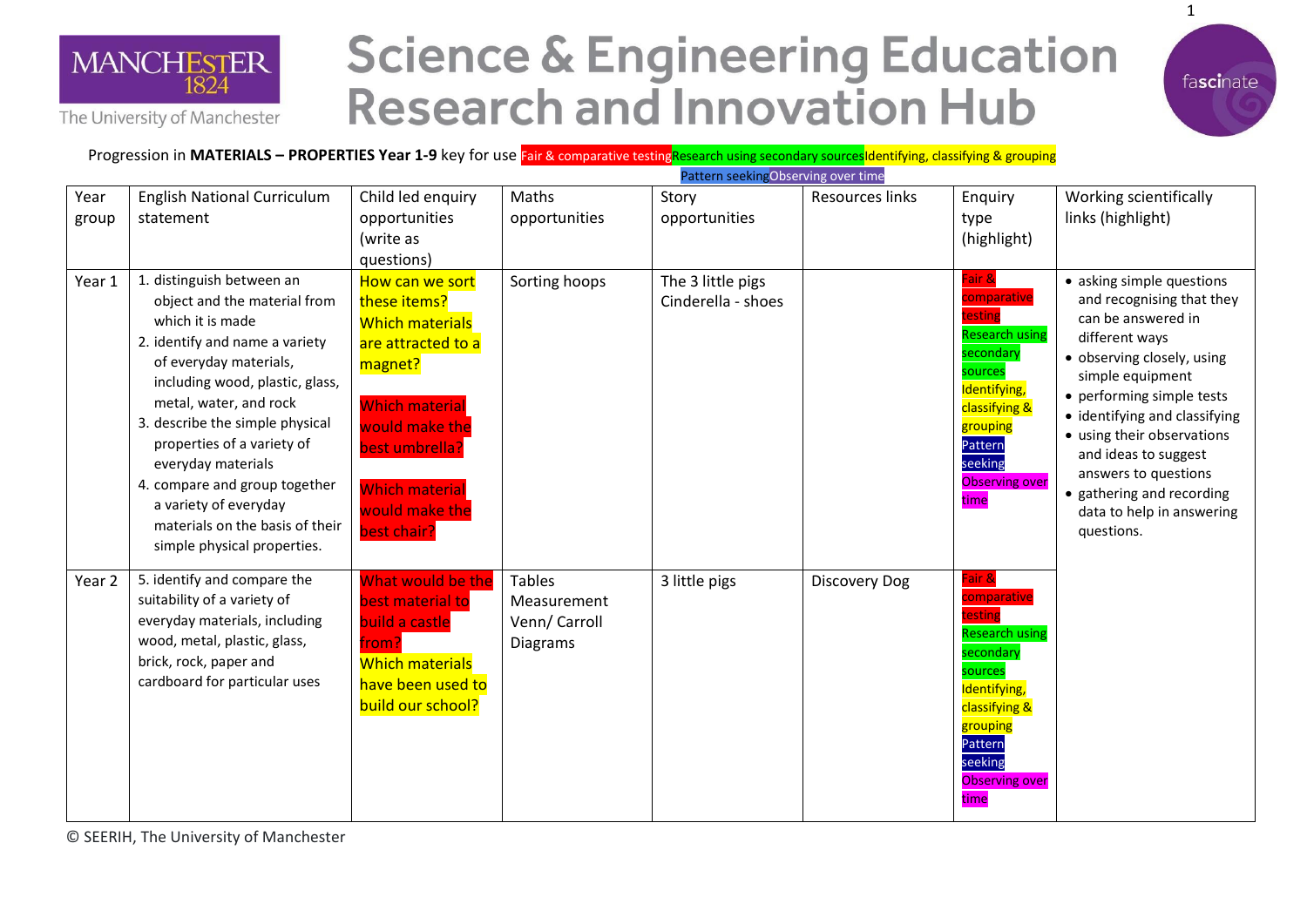| Year 3 | 1. compare and group together     | How can we group       | Venn diagrams      | The Pebble in my        | Fair &                | · asking relevant questions   |
|--------|-----------------------------------|------------------------|--------------------|-------------------------|-----------------------|-------------------------------|
|        | different kinds of rocks on       | these different        | Scales - hardness? | pocket                  | comparative           | & using different types of    |
|        | the basis of their                | rocks?                 |                    |                         | testing               | scientific enquiries to       |
|        | appearance and simple             | How are rocks          |                    | <b>Stone Underpants</b> |                       | answer them                   |
|        | physical properties               | formed?                |                    |                         | <b>Research using</b> | • setting up simple practical |
|        |                                   | <b>How are fossils</b> |                    |                         | secondary             | enquiries, comparative &      |
|        |                                   | formed?                |                    |                         | sources               | fair tests                    |
|        |                                   |                        |                    |                         | Identifying,          | · making systematic and       |
|        |                                   |                        |                    |                         | classifying &         | careful observations &,       |
|        |                                   |                        |                    |                         | grouping              | where appropriate, taking     |
|        |                                   |                        |                    |                         |                       | accurate measurements         |
|        |                                   |                        |                    |                         | Pattern               | using standard units, using   |
|        |                                   |                        |                    |                         | seeking               | a range of equipment,         |
|        |                                   |                        |                    |                         | <b>Observing over</b> | including thermometers &      |
|        |                                   |                        |                    |                         | time                  | data loggers                  |
|        |                                   |                        |                    |                         |                       | · gathering, recording,       |
| Year 4 | 2. compare and group materials    | Can you sort these     | Measuring          | How to Train your       | Fair &                | classifying and presenting    |
|        | together, according to whether    | materials into         |                    | dragon - making         | comparative           | data in a variety of ways to  |
|        | they are solids, liquids or gases | solids, liquids and    | reading scales     | armour                  | testing               | help in answering             |
|        |                                   | gases?                 |                    |                         | <b>Research using</b> | questions                     |
|        | 3. observe that some materials    |                        | data handling      | Itch                    | secondary             | • recording findings using    |
|        | change state when they are        | What is the boiling    |                    |                         | sources               | simple scientific language,   |
|        | heated or cooled, and measure     | point of different     |                    |                         |                       | drawings, labelled            |
|        | or research the temperature at    | liquids?               |                    |                         | Identifying,          | diagrams, keys, bar charts,   |
|        | which this happens in degrees     |                        |                    |                         | classifying &         | & tables                      |
|        | celsius.                          | What is the            |                    |                         | grouping              | • reporting on findings from  |
|        |                                   | melting point of       |                    |                         | Pattern               | enquiries, including oral &   |
|        | 4. identify the part played by    | different              |                    |                         | seeking               | written explanations,         |
|        | evaporation and condensation      | materials?             |                    |                         |                       | displays or presentations     |
|        | in the water cycle and associate  |                        |                    |                         | <b>Observing over</b> | of results & conclusions      |
|        | the rate of evaporation with      | Which place is the     |                    |                         | time                  | · using results to draw       |
|        | temperature.                      | best place to dry      |                    |                         |                       | simple conclusions, make      |
|        |                                   | the washing?           |                    |                         |                       | predictions for new values,   |
|        |                                   |                        |                    |                         |                       | suggest improvements &        |
|        |                                   |                        |                    |                         |                       | raise further questions       |

© SEERIH, The University of Manchester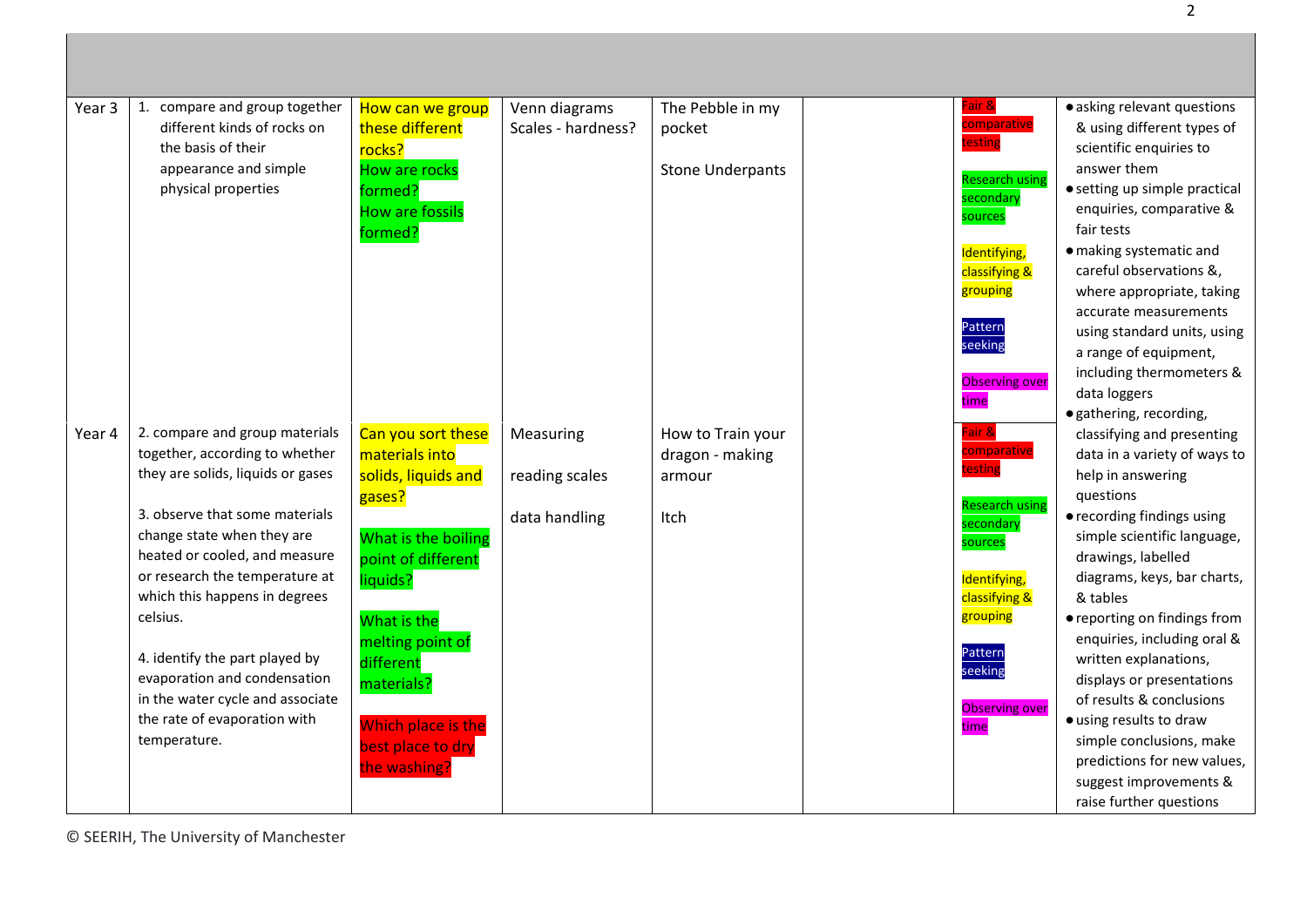|        |                                                                                                                                                                                                                                                                                                                                                                                                                                                                                                                                                                                            |                                                                                                                                                                                                                                                                                                               |                                                                                                                     |                      |                                                                                                                                                                                       | · identifying differences,<br>similarities or changes<br>related to simple scientific<br>ideas and processes<br>• using straightforward<br>scientific evidence to<br>answer questions or to<br>support their findings.                                                                                                                                                                                                                                                                                                                                                                                                                                                                                                                               |
|--------|--------------------------------------------------------------------------------------------------------------------------------------------------------------------------------------------------------------------------------------------------------------------------------------------------------------------------------------------------------------------------------------------------------------------------------------------------------------------------------------------------------------------------------------------------------------------------------------------|---------------------------------------------------------------------------------------------------------------------------------------------------------------------------------------------------------------------------------------------------------------------------------------------------------------|---------------------------------------------------------------------------------------------------------------------|----------------------|---------------------------------------------------------------------------------------------------------------------------------------------------------------------------------------|------------------------------------------------------------------------------------------------------------------------------------------------------------------------------------------------------------------------------------------------------------------------------------------------------------------------------------------------------------------------------------------------------------------------------------------------------------------------------------------------------------------------------------------------------------------------------------------------------------------------------------------------------------------------------------------------------------------------------------------------------|
| Year 5 | 1. compare and group<br>together everyday<br>materials on the basis<br>of their properties,<br>including their<br>hardness, solubility,<br>transparency,<br>conductivity (electrical<br>and thermal), and<br>response to magnets<br>use knowledge of<br>2.<br>solids, liquids and<br>gases to decide how<br>mixtures might be<br>separated, including<br>through filtering,<br>sieving and<br>evaporating<br>give reasons, based on<br>3.<br>evidence from<br>comparative and fair<br>tests, for the particular<br>uses of everyday<br>materials, including<br>metals, wood and<br>plastic | <b>Which material is</b><br>the best thermal<br>insulator?<br>How can we<br>separate these<br>mixtures?<br><b>Which material is</b><br>the most soluble?<br>How can we make<br>the sugar dissolve<br>faster?<br><b>Which material</b><br>would make the<br>best flask?<br>How can we make<br>the water clean? | Measurement and<br>reading scales-<br>thermometers<br>Interpreting scales<br>Data logging<br>Drawing line<br>graphs | Kensuke's<br>Kingdom | Fair &<br>comparative<br>testing<br><b>Research using</b><br>secondary<br>sources<br>Identifying,<br>classifying &<br>grouping<br>Pattern<br>seeking<br><b>Observing over</b><br>time | · planning different types of<br>scientific enquiries to<br>answer questions,<br>including recognising and<br>controlling variables<br>where necessary<br>• taking measurements,<br>using a range of scientific<br>equipment, with<br>increasing accuracy and<br>precision, taking repeat<br>readings when<br>appropriate<br>• recording data and results<br>of increasing complexity<br>using scientific diagrams<br>and labels, classification<br>keys, tables, scatter<br>graphs, bar and line<br>graphs<br>• using test results to make<br>predictions to set up<br>further comparative and<br>fair tests<br>• reporting and presenting<br>findings from enquiries,<br>including conclusions,<br>causal relationships and<br>explanations of and |

© SEERIH, The University of Manchester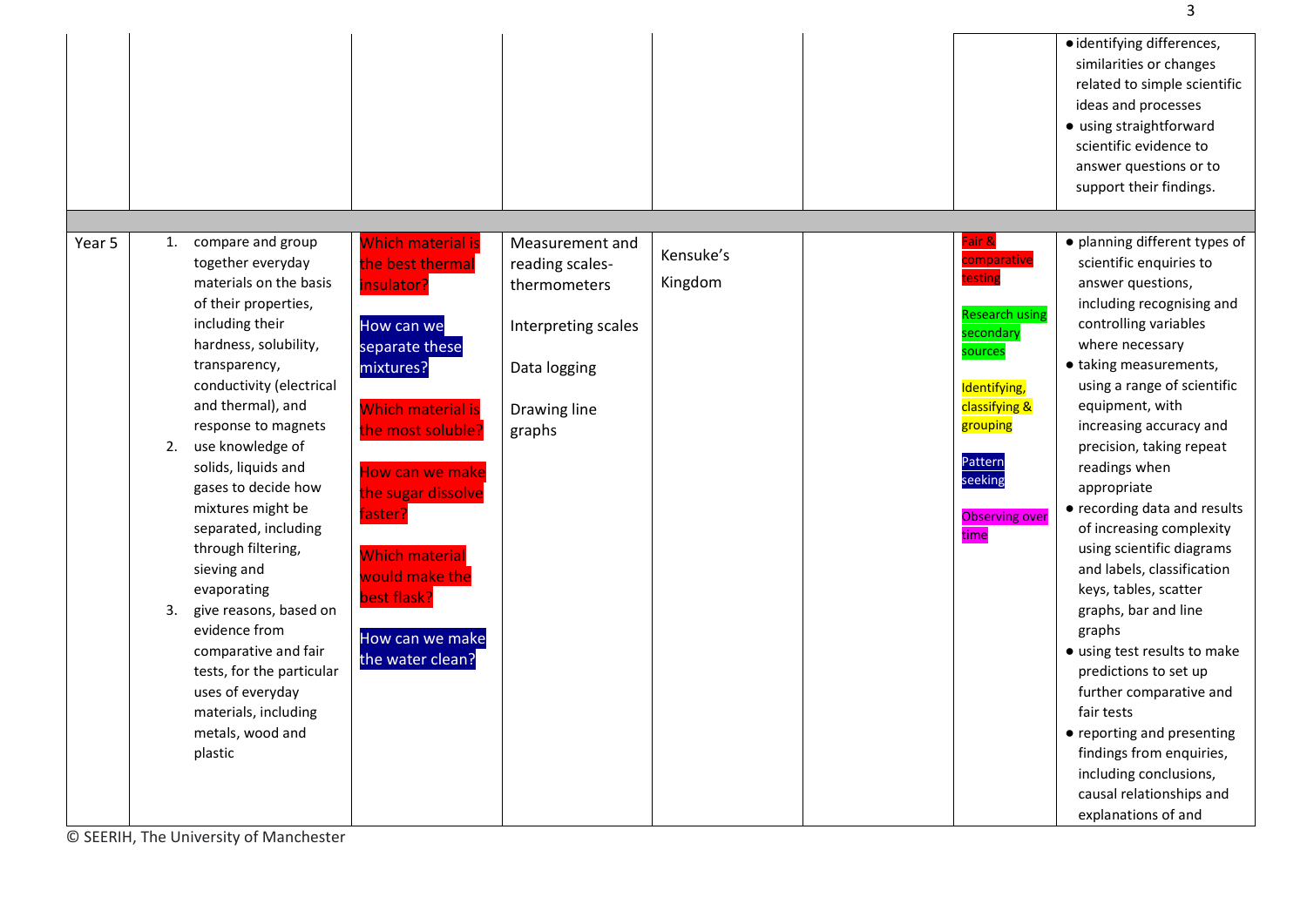| Year <sub>6</sub>        |                                                                                                                                                                                                                                                               |                                                                                                                                                                                                                      |                                                                                                                                     |      |                                                                                                                                                                                       | degree of trust in results,<br>in oral and written forms<br>such as displays and other<br>presentations<br>· identifying scientific<br>evidence that has been<br>used to support or refute<br>ideas or arguments.                                                                                                                                                                                             |
|--------------------------|---------------------------------------------------------------------------------------------------------------------------------------------------------------------------------------------------------------------------------------------------------------|----------------------------------------------------------------------------------------------------------------------------------------------------------------------------------------------------------------------|-------------------------------------------------------------------------------------------------------------------------------------|------|---------------------------------------------------------------------------------------------------------------------------------------------------------------------------------------|---------------------------------------------------------------------------------------------------------------------------------------------------------------------------------------------------------------------------------------------------------------------------------------------------------------------------------------------------------------------------------------------------------------|
|                          |                                                                                                                                                                                                                                                               |                                                                                                                                                                                                                      |                                                                                                                                     |      |                                                                                                                                                                                       |                                                                                                                                                                                                                                                                                                                                                                                                               |
| Key<br><b>Stage</b><br>3 | The particulate nature of<br>matter<br>• the properties of the<br>different states of matter<br>(solid, liquid and gas) in terms<br>of the particle model,<br>including gas pressure<br>Atoms, elements &<br>compounds<br>· a simple (Dalton) atomic<br>model | How would you<br>group the<br>following  (have<br>molymods of<br>different<br>atoms/elements/<br>mixtures<br>What do we mean<br>by pure? Compare<br>to uses in everyday<br>life - in adverts (i.e.<br>make up wipes) | Interpreting<br>graphs -<br>cooling/heating<br>curves<br>Calculating the<br>relative mass of<br>different elements<br>and compounds | Itch | Fair &<br>comparative<br>testing<br><b>Research using</b><br>secondary<br>sources<br>Identifying,<br>classifying &<br>grouping<br>Pattern<br>seeking<br><b>Observing over</b><br>time | <b>Scientific attitudes</b><br>• pay attention to<br>objectivity and concern<br>for accuracy, precision,<br>repeatability and<br>reproducibility<br>• understand that scientific<br>methods and theories<br>develop as earlier<br>explanations are modified<br>to take account of new<br>evidence and ideas,<br>together with the<br>importance of publishing<br>results and peer review<br>• evaluate risks. |
|                          | <b>Pure and impure substances</b><br>• the concept of a pure<br>substance<br>• the identification of pure<br>substances.                                                                                                                                      | 3 different<br>solutions - which is<br>the most pure?<br><b>How could you</b><br>find out?                                                                                                                           | percentages and<br>ratios in impure<br>substances                                                                                   |      |                                                                                                                                                                                       | <b>Experimental skills and</b><br>investigations<br>• ask questions and develop<br>a line of enquiry based on<br>observations of the real<br>world, alongside prior                                                                                                                                                                                                                                           |

© SEERIH, The University of Manchester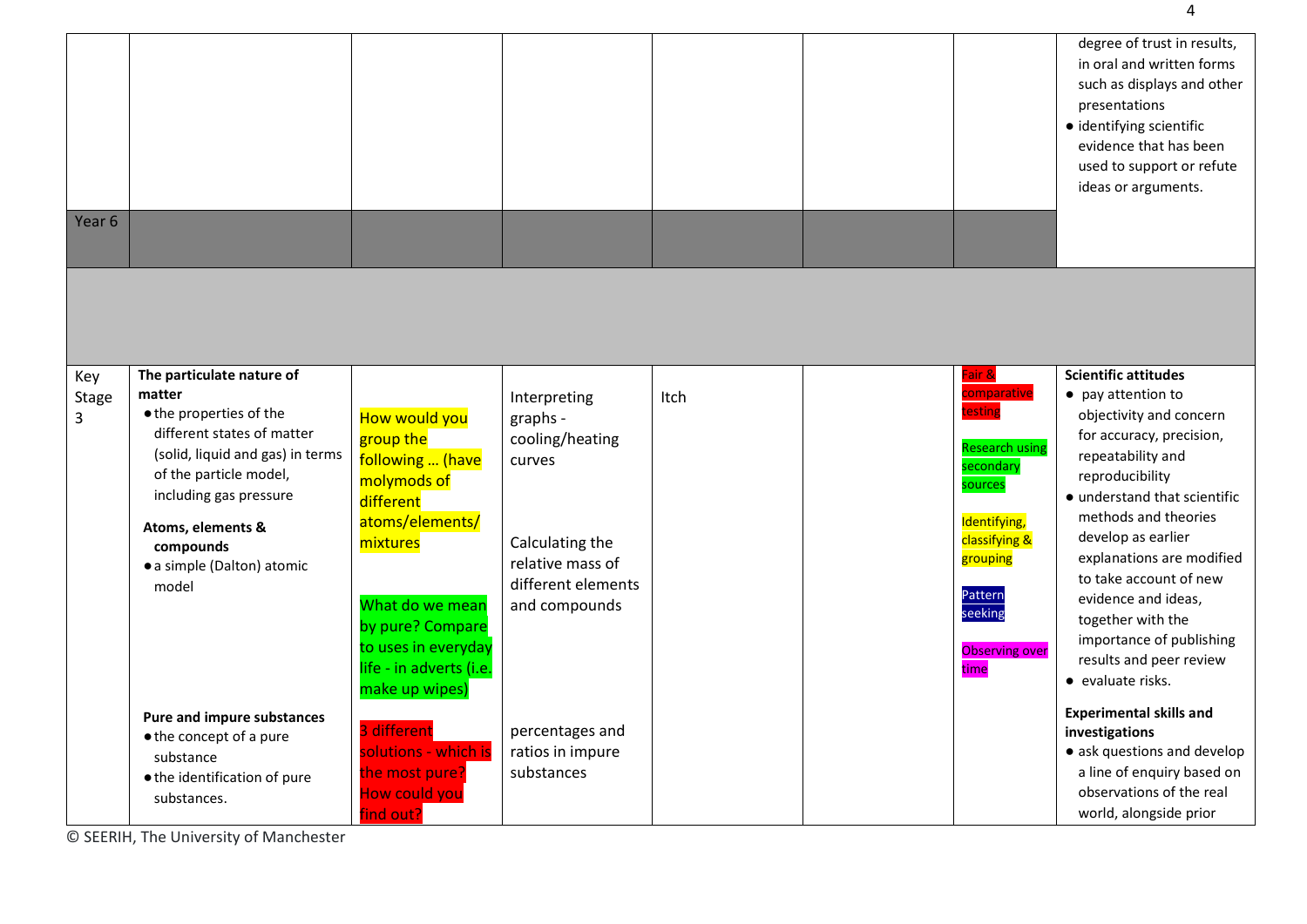| <b>The Periodic Table</b>       | What tests could     |                      | knowledge and                                        |
|---------------------------------|----------------------|----------------------|------------------------------------------------------|
| • the varying physical and      | you carry out to     |                      | experience                                           |
| chemical properties of          | test whether a       |                      | • make predictions using                             |
| different elements              | material is a metal  |                      | scientific knowledge and                             |
| · the principles underpinning   | or non-metal?        |                      | understanding                                        |
| the Mendeleev Periodic Table    |                      |                      | • select, plan and carry out                         |
| . the Periodic Table: periods   | What pattern is      |                      | the most appropriate                                 |
| and groups; metals and non-     | there when           |                      | types of scientific                                  |
| metals                          | metals/non-metals    |                      | enquiries to test                                    |
| • how patterns in reactions can | react with oxygen?   | ratios of atoms in a | predictions, including                               |
| be predicted with reference     |                      | compound             | identifying independent,                             |
| to the Periodic Table           | What patterns are    |                      | dependent and control                                |
| • the properties of metals and  | there in the         | melting/boiling      | variables, where                                     |
| non-metals                      | periodic table?      | point graphs         | appropriate                                          |
| • the chemical properties of    |                      |                      | • use appropriate                                    |
| metal and non-metal oxides      |                      | pH values in the     | techniques, apparatus,                               |
| with respect to acidity.        | How can we use       | pH scale - mixing a  | and materials during                                 |
|                                 | observations from    | pH3 with a pH 11     | fieldwork and laboratory                             |
| <b>Materials</b>                |                      | solution             | work, paying attention to                            |
| ● the order of metals and       | experiments to       |                      | health and safety                                    |
| carbon in the reactivity series | place the following  |                      | • make and record                                    |
| ● the use of carbon in          | metals in terms of   |                      | observations and                                     |
| obtaining metals from metal     | reactivity? (e.g     |                      | measurements using a                                 |
| oxides                          | alkali metals and    |                      | range of methods for                                 |
| · properties of ceramics,       | water)               |                      | different investigations;                            |
| polymers and composites         |                      |                      | and evaluate the                                     |
| (qualitative).                  | <b>How would you</b> | calculating rate of  | reliability of methods and                           |
|                                 | group the            | reaction             | suggest possible                                     |
|                                 | following            |                      | improvements                                         |
|                                 | materials? (given    |                      | • apply sampling                                     |
|                                 | selection of         |                      | techniques.                                          |
|                                 | ceramics,            |                      |                                                      |
|                                 | polymers and         |                      | <b>Analysis and evaluation</b>                       |
|                                 | composites)          |                      | • apply mathematical                                 |
|                                 |                      |                      | concepts and calculate                               |
|                                 |                      |                      | results                                              |
|                                 |                      |                      |                                                      |
|                                 |                      |                      | • present observations and<br>data using appropriate |